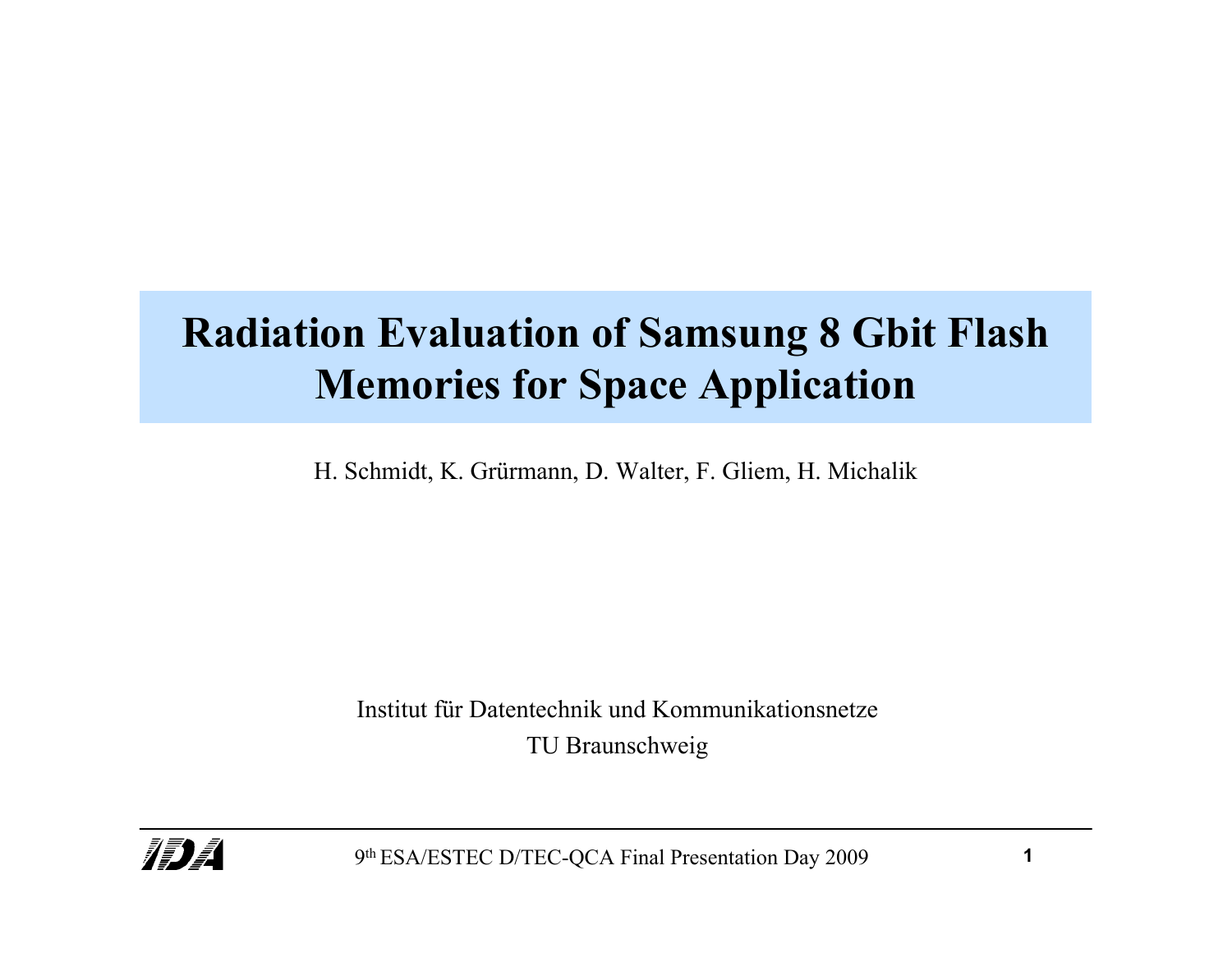### **Flash versus SDRAM**

#### Flash Features:

+ Non-volatile

R -W rite

- +High capacity, 8 Gbit per die − 2 Gbit per die
- −
- −Wear Out after  $> 10^5$  writes / block +

#### SDRAM Features:

- <sup>−</sup> Volatile
- 
- Slow access to pages  $+$  Fast access to bytes
	- No Wear Out



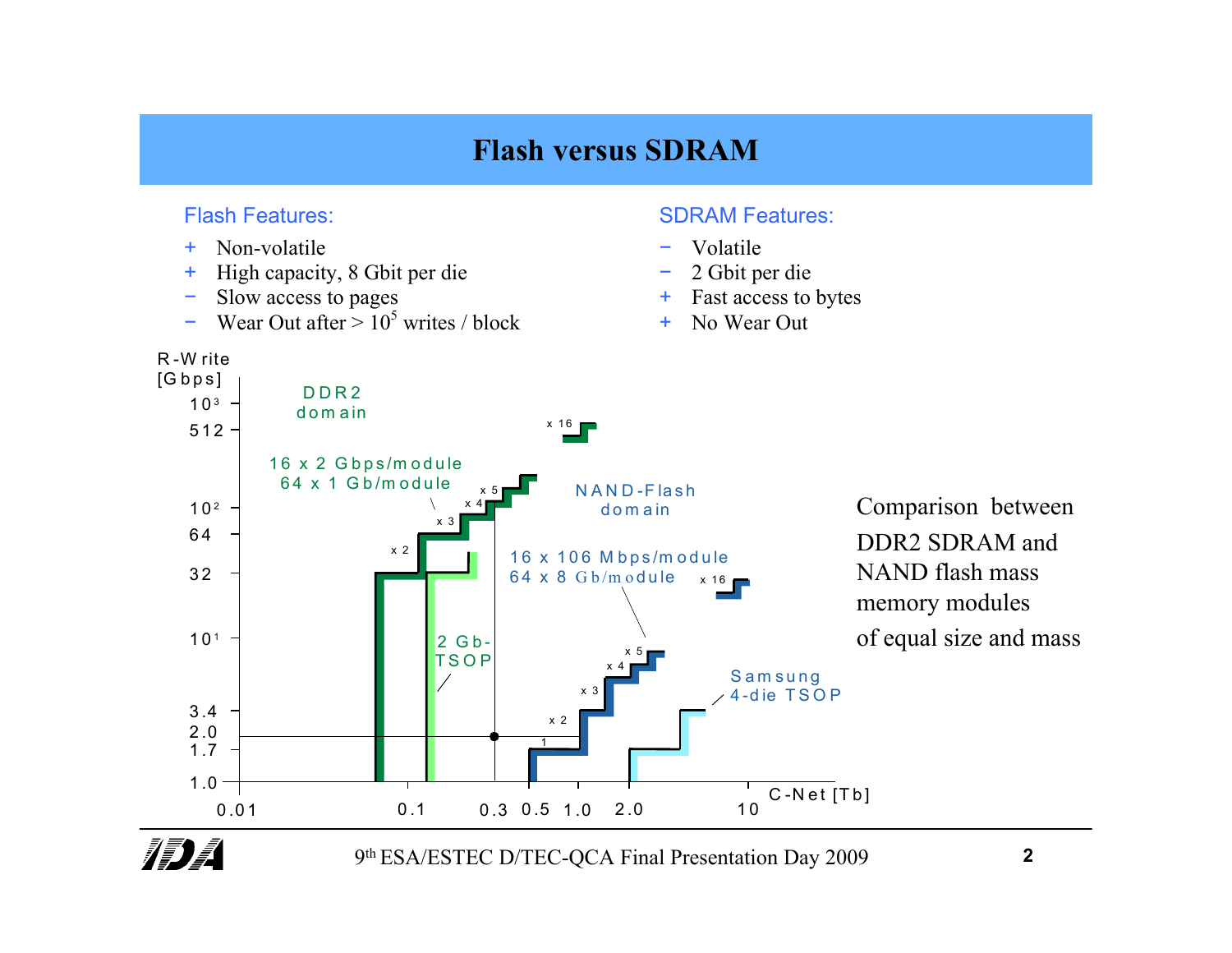# **Word Group of 16 Data Bytes + 2 Parity Bytes for Reed-Solomon Single Symbol EC**

The storage array of mass memory modules is composed of e.g. 8 Word Groups (WG) of e. g. 16+2 devices, each. Reed Solomon Single Byte Error Correction is capable to correct one faulty byte (= device) out of  $(16+2)$  bytes. 17



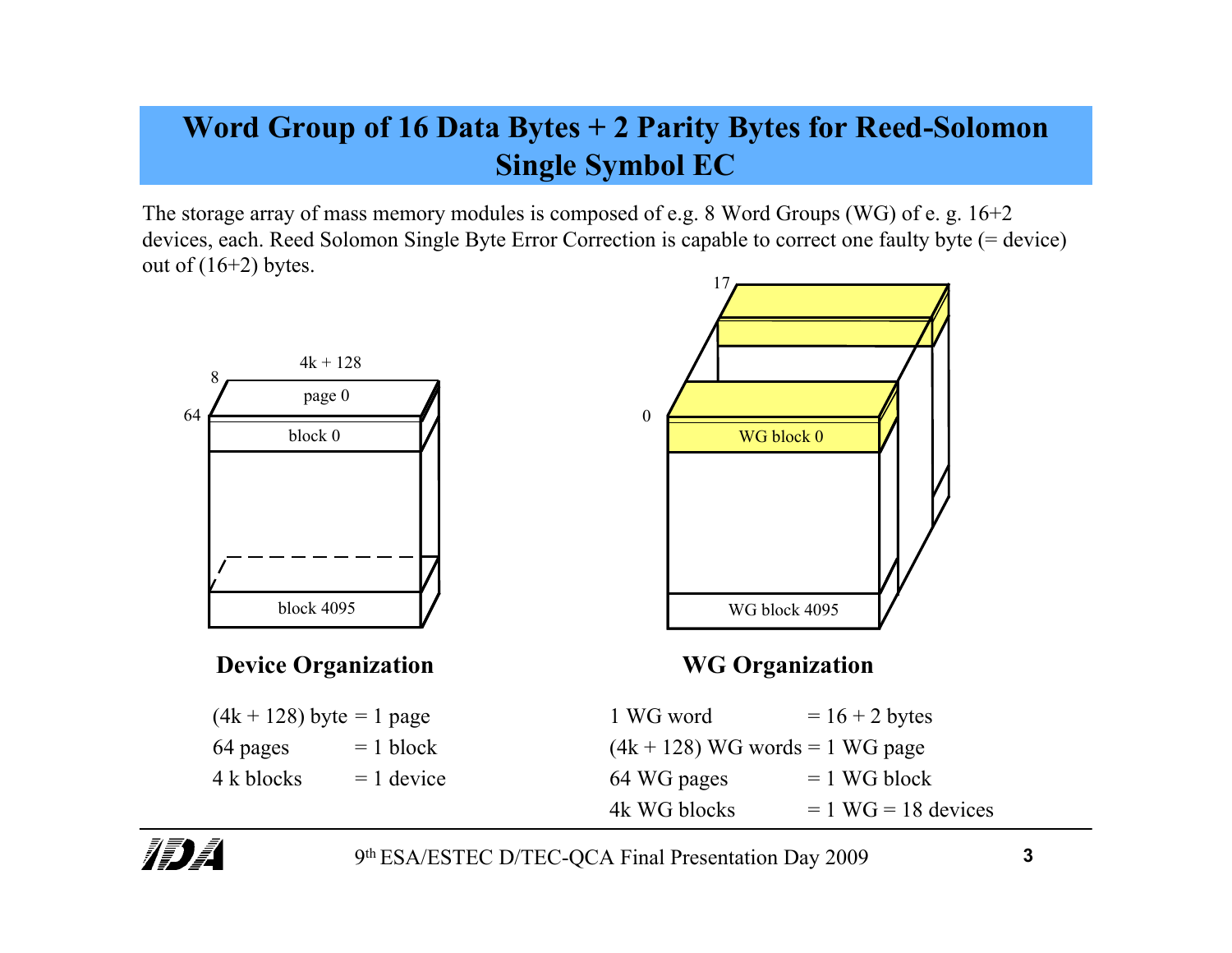### **Relevance of Device Errors in Case of Single Symbol EC**

| <b>Type of Device Error / Failure:</b>                            | <b>Spoiled Data Words:</b>          |
|-------------------------------------------------------------------|-------------------------------------|
| $\geq 2$ single bytes of the same Word                            |                                     |
| 1 page $+$ n bytes of the same WG Page                            | n                                   |
| 1 column $+$ n bytes of the same WG Column                        | n                                   |
| 1 block $+$ n bytes of the same WG Block                          | n                                   |
| 1 device $+$ n bytes of the same WG                               | n                                   |
| 1 page $+$ n pages of the same WG Page                            | 4k                                  |
| 1 page + n columns of the same $WG$                               | n                                   |
| $\bullet\hspace{0.4mm}\bullet\hspace{0.4mm}\bullet\hspace{0.4mm}$ |                                     |
| 1 device $+$ n bytes of the same WG                               | n                                   |
| 1 device $+$ n pages of the same WG                               | $n \cdot 4k$                        |
| 1 device $+$ n columns of the same WG                             | $n \cdot 64$                        |
| 1 device $+$ n blocks of the same WG                              | $n \cdot 4k \cdot 64$               |
| 1 device $+$ n devices of the same WG                             | $n \cdot 4k \cdot 64 \cdot 4k = 1G$ |

**Typically "Flash Write" fails before "Flash Read".** 

**Data of "no more writable" devices still can be retrieved and swapped to other memory locations.** 

**Classification of device errors and error class individual cross sections are needed to predict the memory performance in space (e.g. BER).**

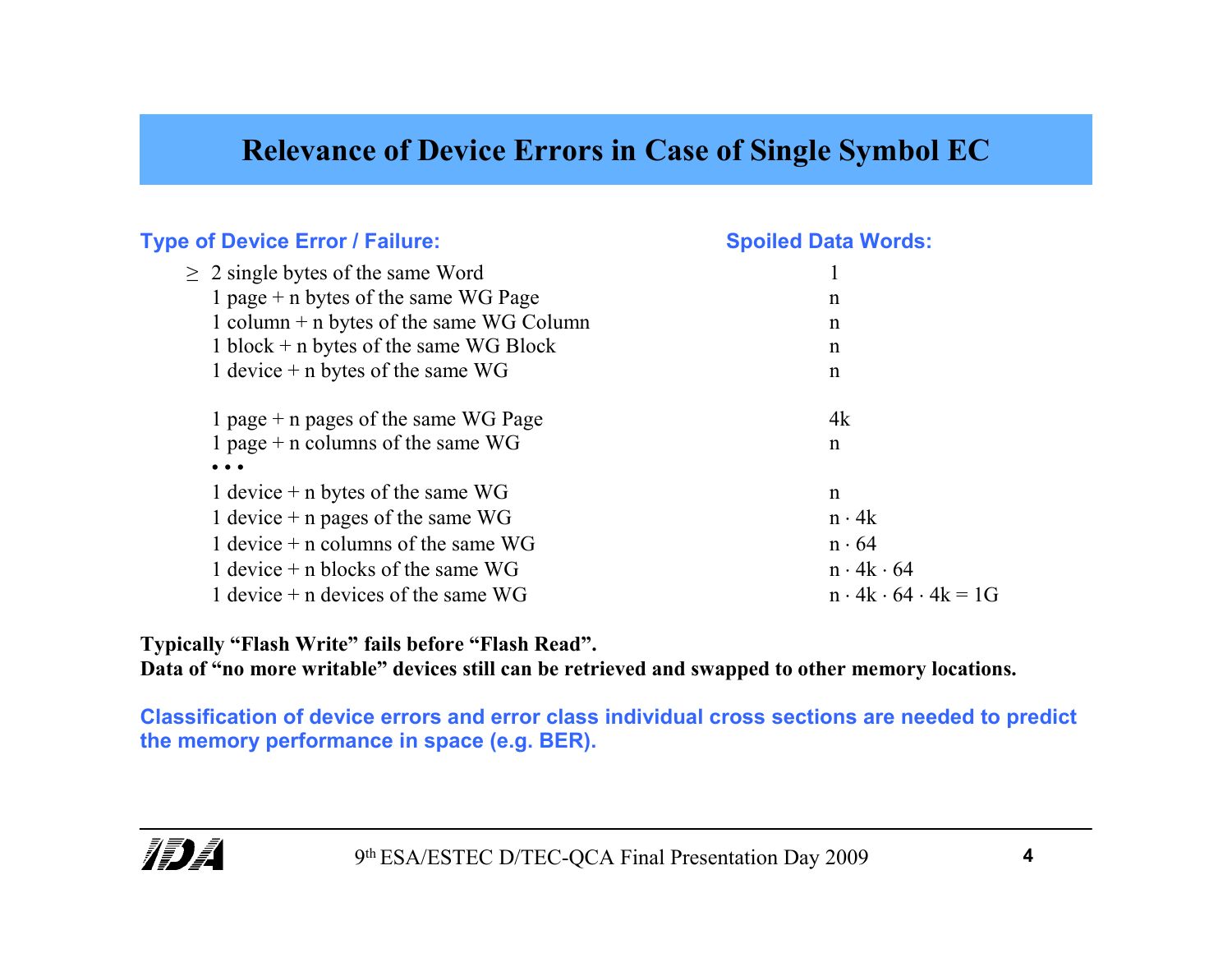# **Basic Cell Operation, Basic Cell Error Mechanisms, NAND Flash Structure**







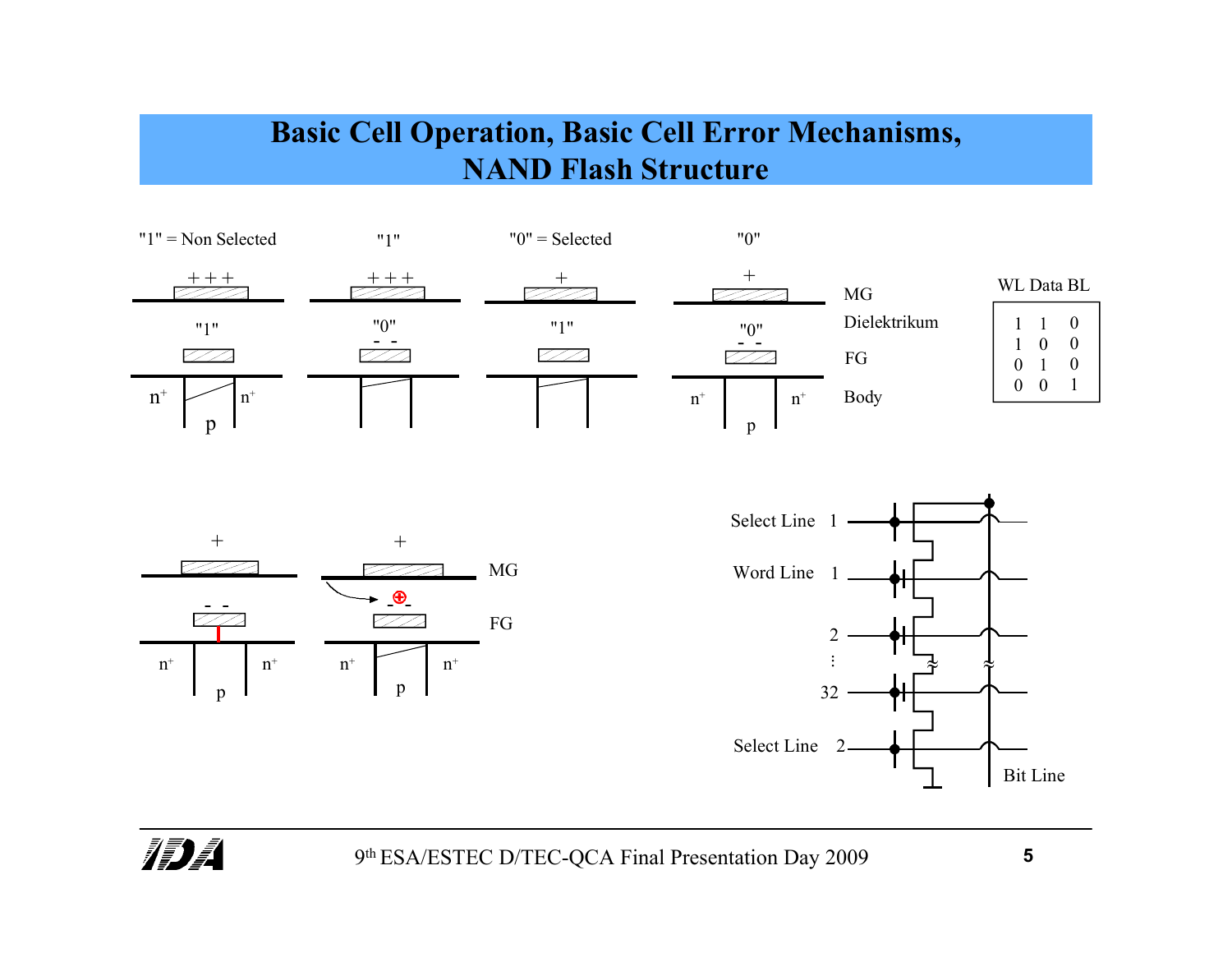#### **Functional Block Diagram of 8 Gbit NAND Flash Memory Devices**



Micron  $x = 218$ 

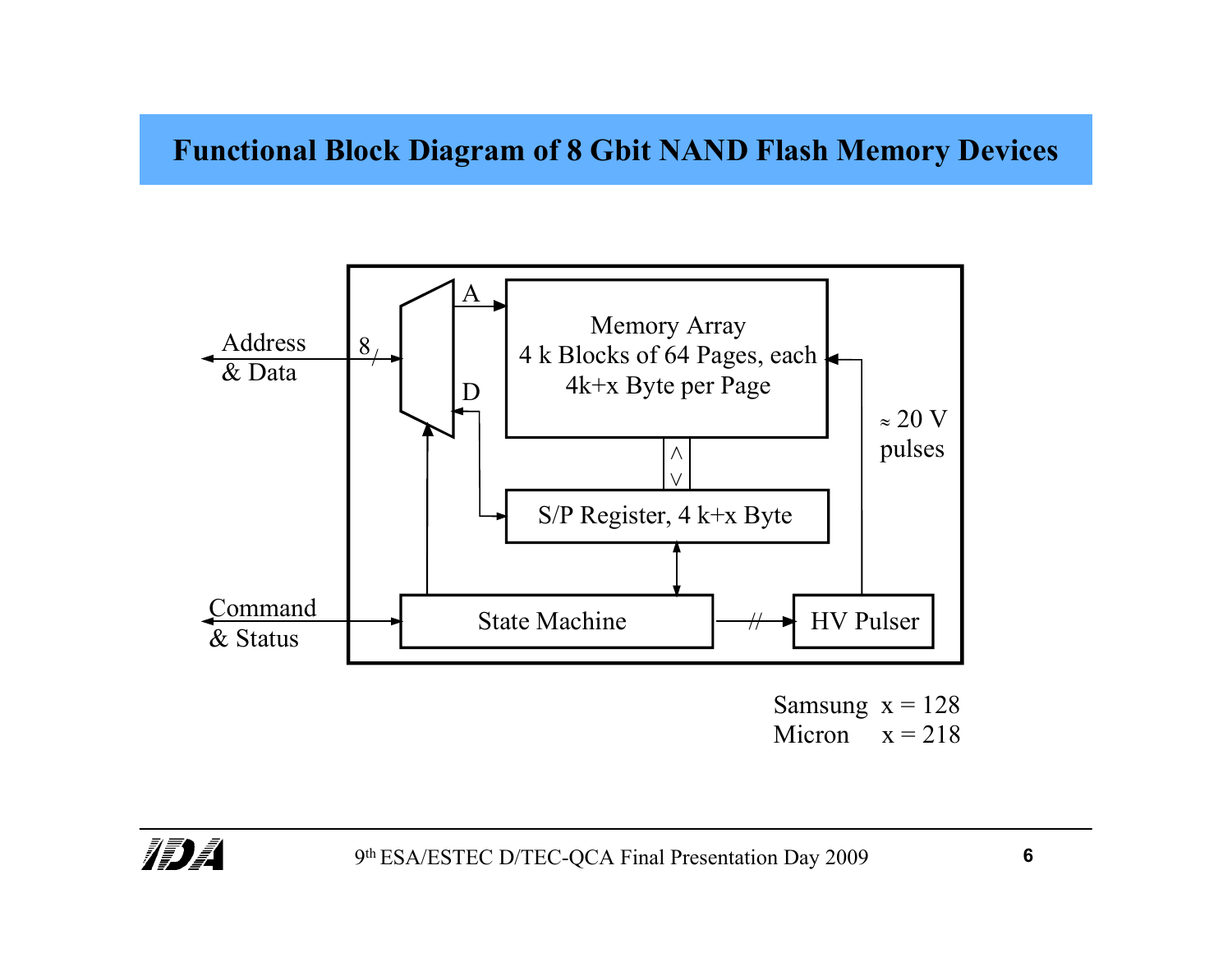# **Basic Flash Memory Operations**

#### **Program:** Pagewise

Serial byte transfer user  $\rightarrow$  4224 byte data register DR, parallel programming of "0" by pulsed electron tunneling, page program time:

4224 byte  $\cdot$  30 ns/byte  $+$  < 700 µs  $\approx$  < 850 µs

**Read:** Pagewise Status of  $4224 \cdot 8$  selected transistors  $\rightarrow$  DR, serial byte transfer  $DR \rightarrow$  user, page read time:

4224 byte  $\cdot$  30 ns/byte + 25 µs  $\approx$  150 µs

**Erase:** Blockwise → "1" Parallel discharging of 4224 ⋅ 8 ⋅ 64 storage cells by pulsed electron tunneling, block erase time:  $\leq$  2 ms

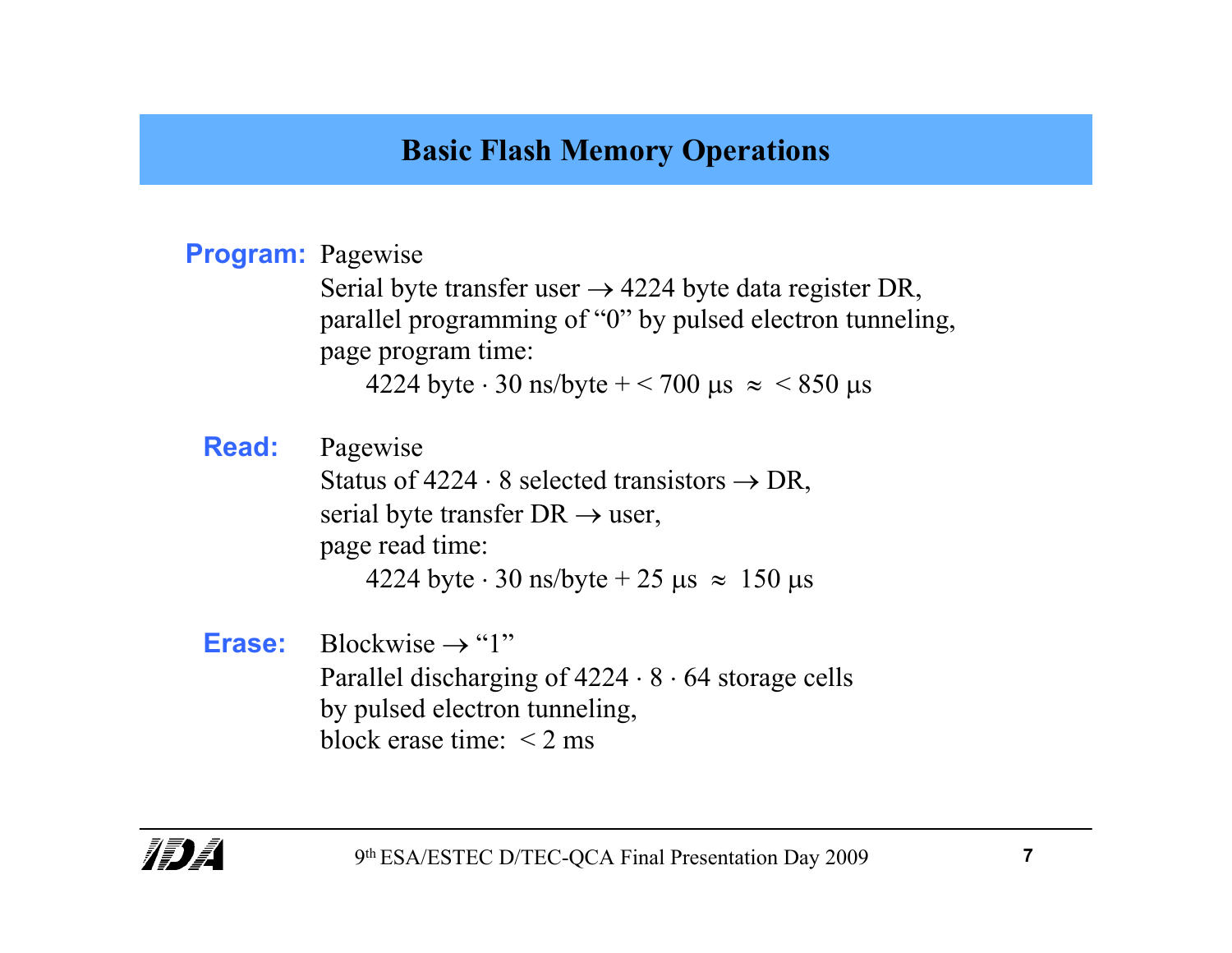Device internal voltage generator delivers "high voltage" pulses of about 20 V to achieve sufficient electrical field strength ( $\approx$  20 MeV/cm) across the thin oxide  $(< 10 \text{ nm})$  between channel and floating gate for program / erase tunneling.

Flash operation requires many clock cycles and command executions like the operation of internal state machines, data and command registers, high voltage generators, a.s.o.

- ⇒ Numerous **potential** error types besides the corruption of the content of storage cells.
- ⇒Classification of **observed** errors needed.

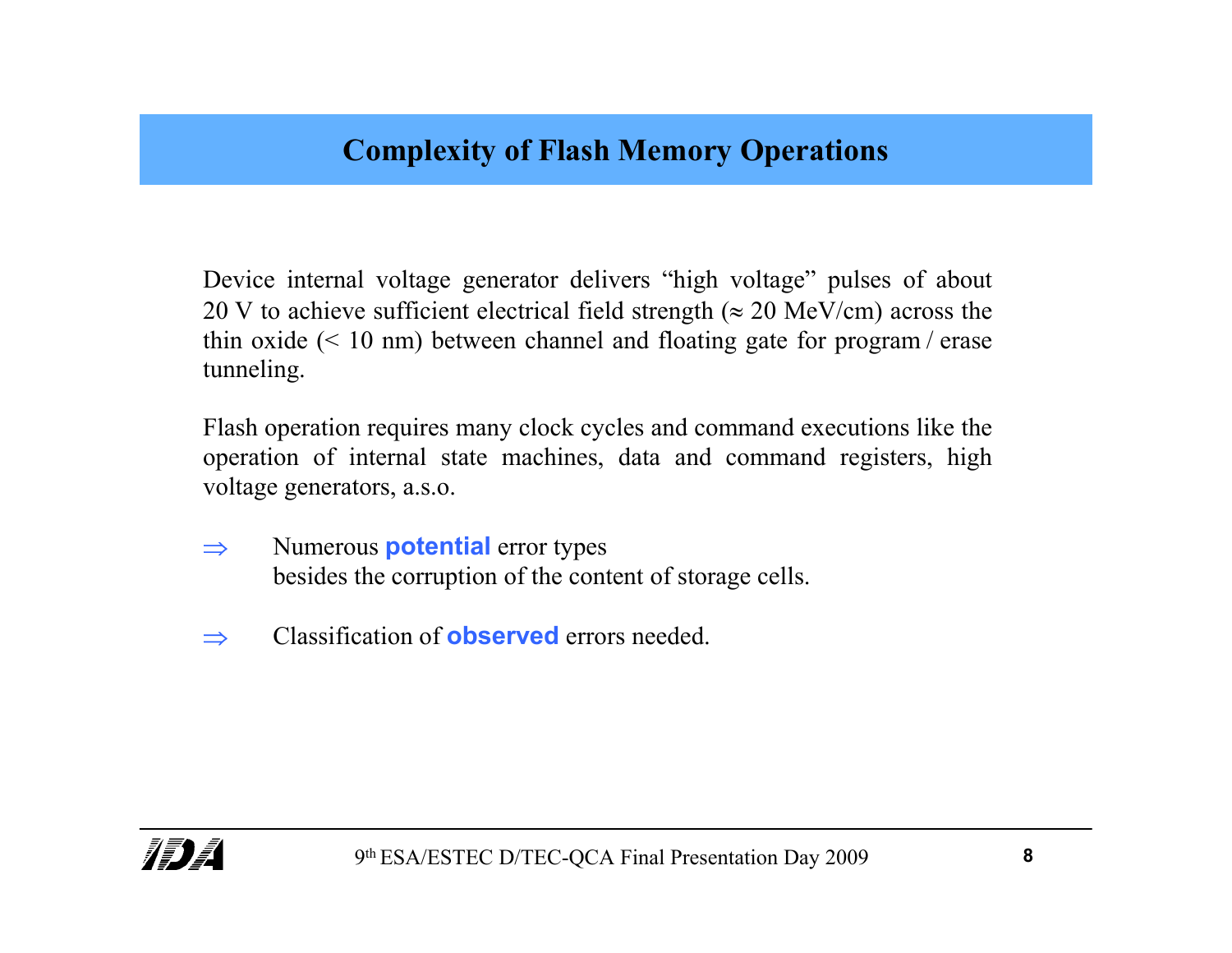### **Error Classification Scheme**



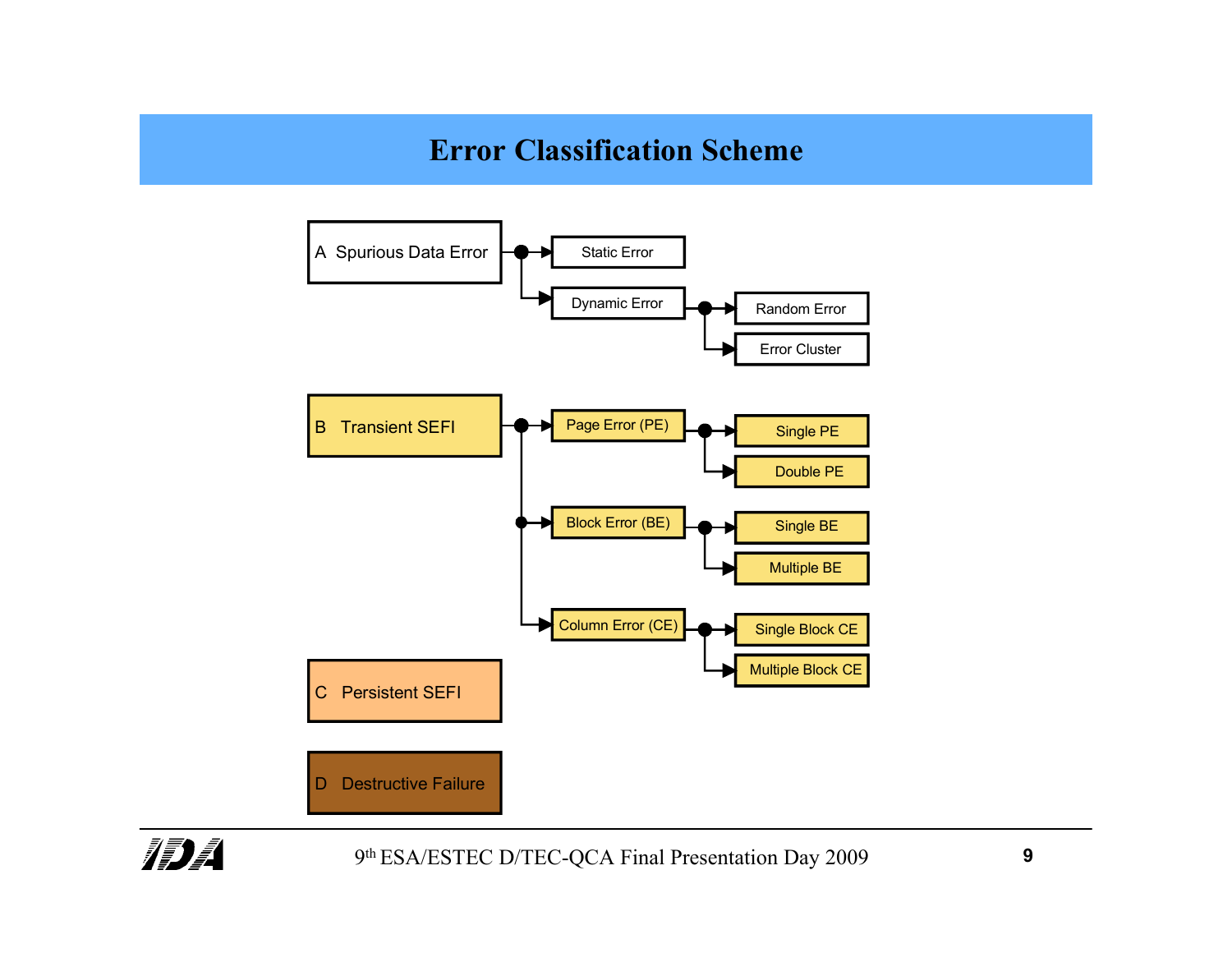### **Heavy Ion Induced Single Errors (Class A)**



\*: Open Symbols indicate "no errors up to this cross-section"

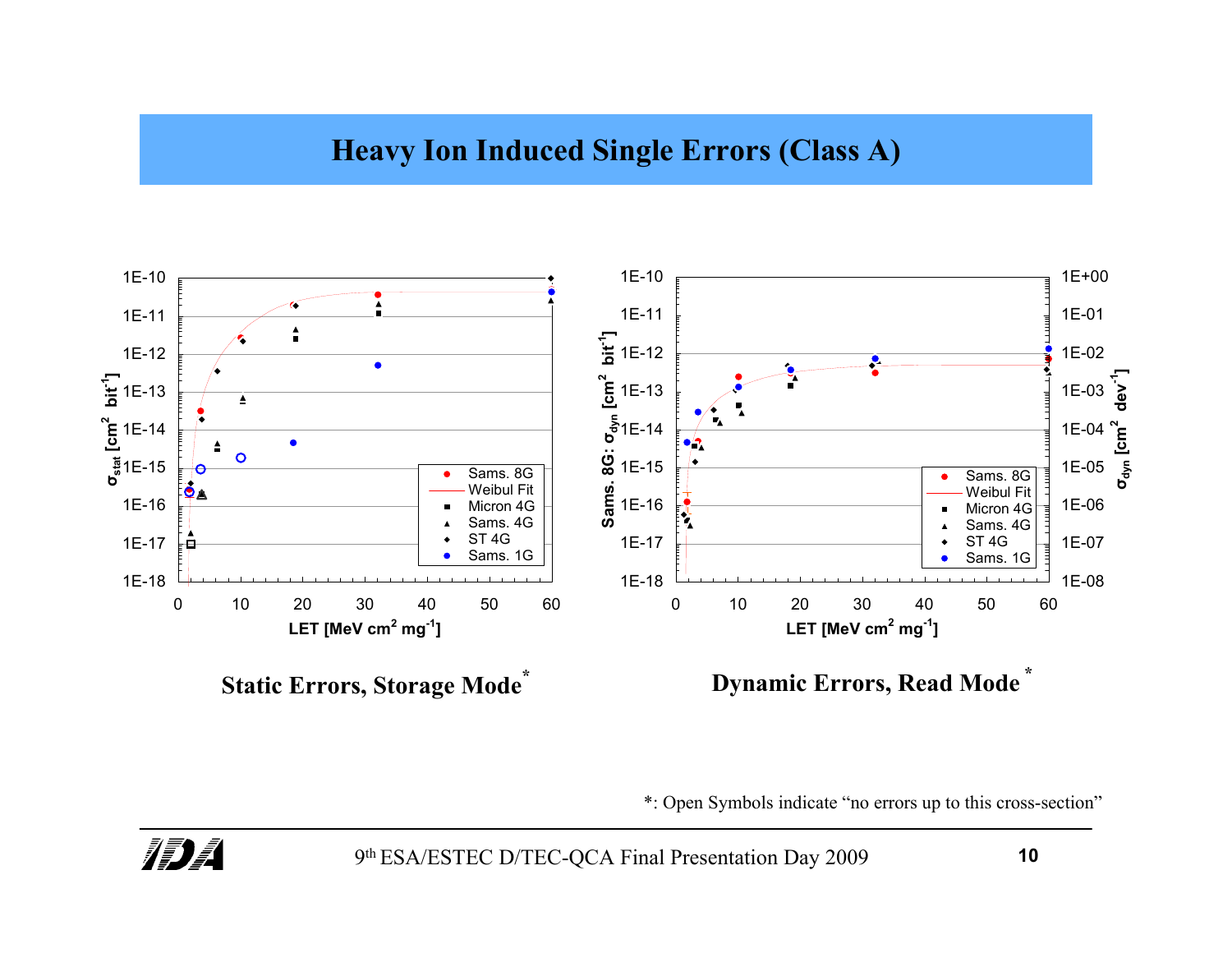# **Heavy Ion Induced SEFIs (Class B+C)**





9th ESA/ESTEC D/TEC-QCA Final Presentation Day 2009 **<sup>11</sup>**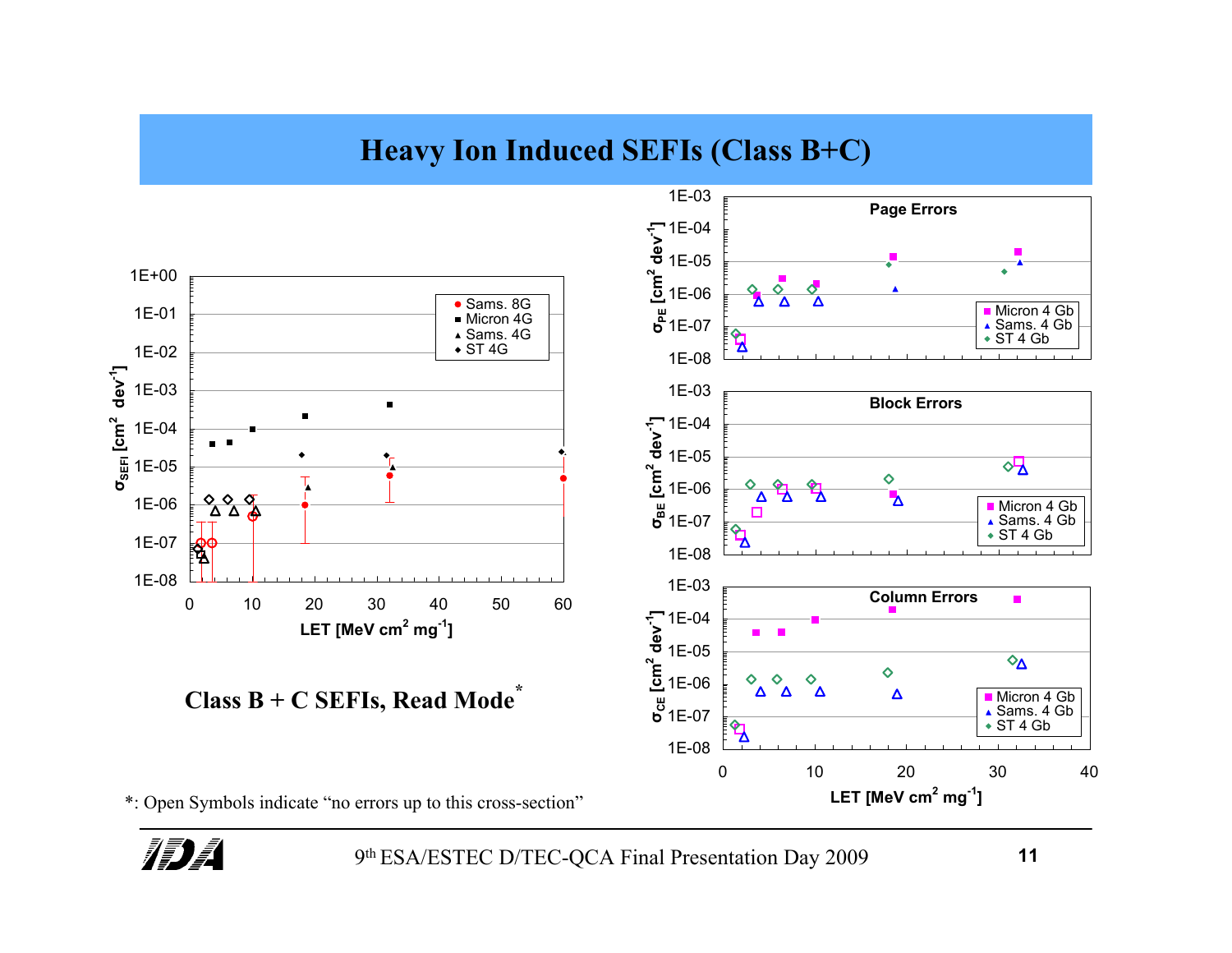# **Heavy Ion Induced Destructive Failures of the Samsung 8 Gbit NAND Flash**

- a) SELs have not been observed up to Xe (LET = 60 MeV cm<sup>2</sup> mg<sup>-1</sup>)
- b) Other Destructive Failures (DF) have been observed only in test modes, which include erase and program operations. Biased DUTs, during the irradiation non-accessed or only read-accessed , did not show any DFs.
- c) Power cycling after each erase improves the DF cross section substantially. Using this countermeasure the threshold LET is situated between Fe (LET = 18) and Kr (LET = 32).
- d) The program current grows in steps with the fluence, until it reaches a characteristic final waveform, which soon is followed by a DF.
- e) The waveform of the program current changes from page to page.

From d) and e) we conclude that the observed DFs were caused by accumulation of ion induced defects, which at least in part did anneal during the irradiation.

Faroukh Irom and others reported a thermal destruction of the high voltage generator, which they could avoid by shielding its area.

In contrast e) suggests that the over-current stress of the high voltage generator originates from an accumulation of leakage points within the cell array.

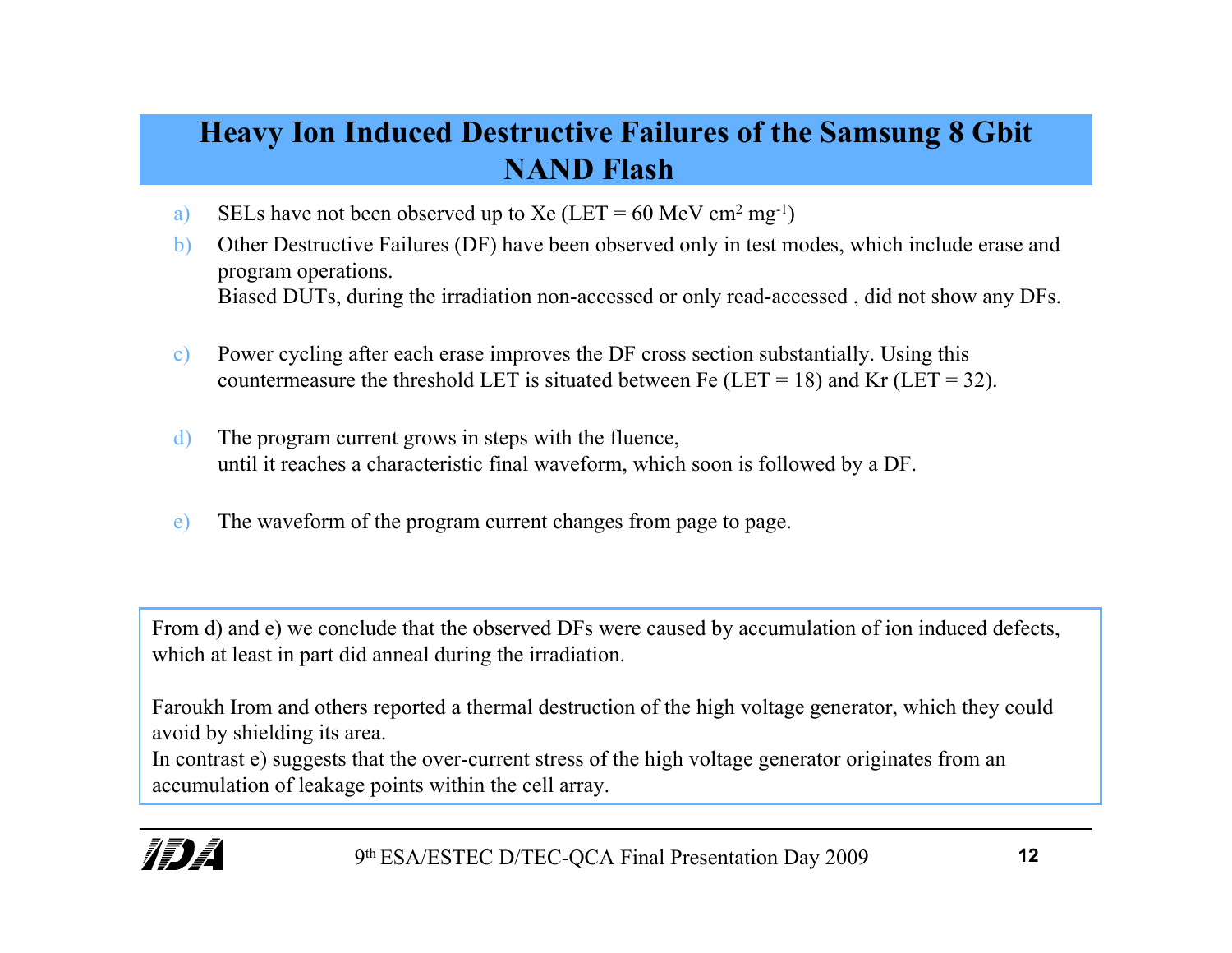### **Development of the Program Current until DF Occurrence**



**Initial**

#### **Increase with fluence Final**

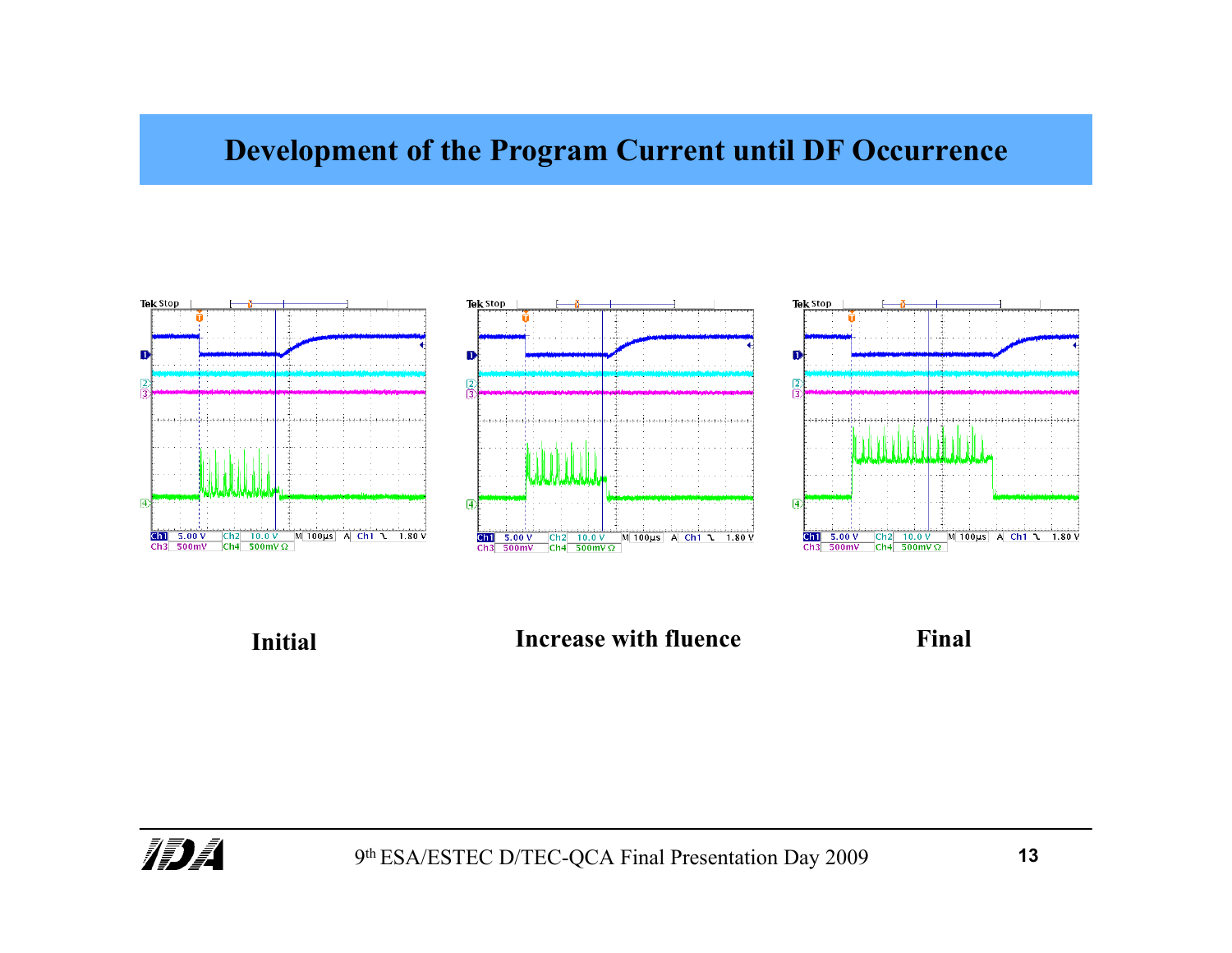### **Wear Out Limit not degraded by Co-60 TID**



No degrading of the wear out limit with dose

<code>Number</code> of Erase-Program-Cycles n<sub>EPC</sub> <code>until Wear Out,</code> Samsung 8 Gbit, 4 DUTs

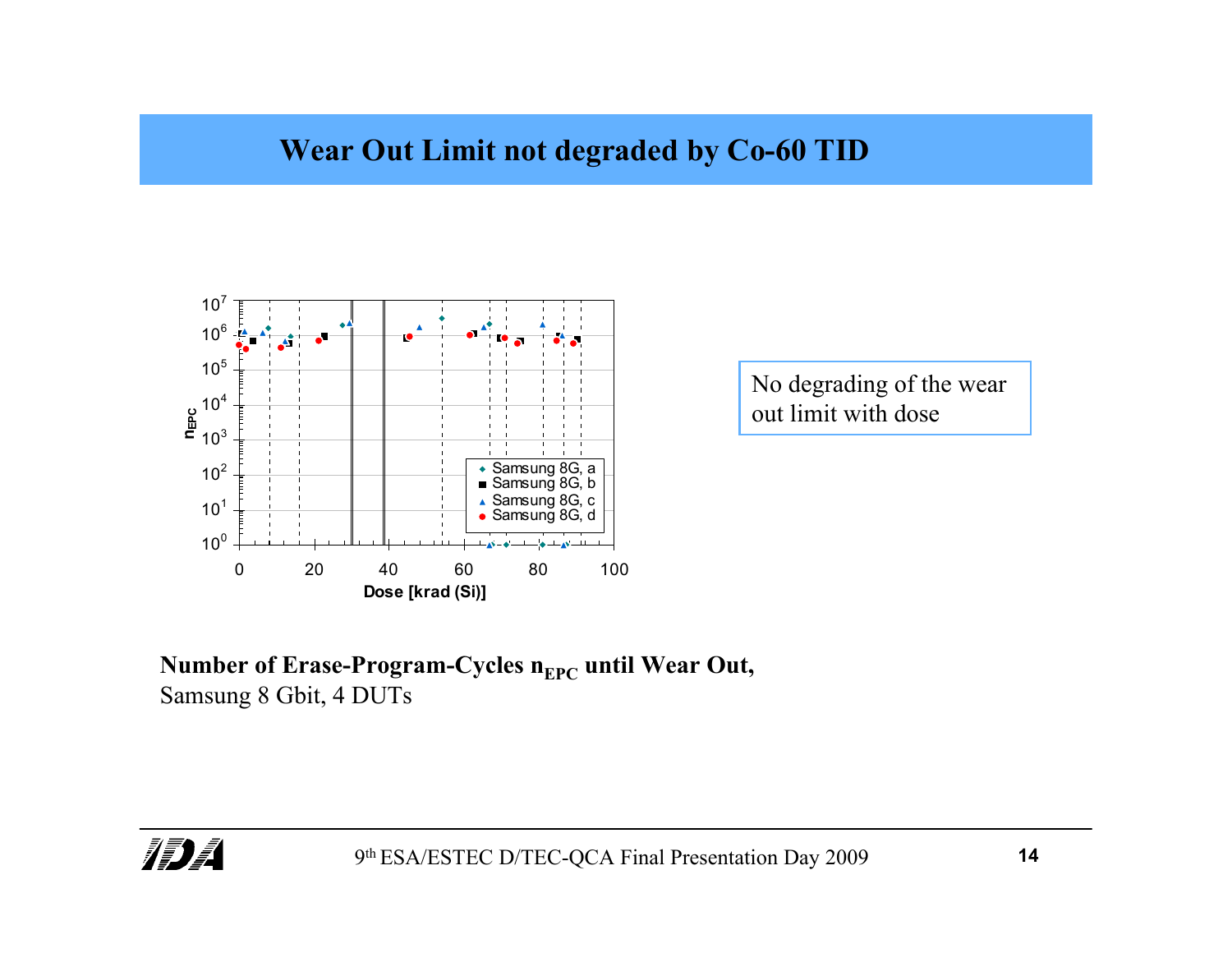# **TID induced Single Errors**

**DUTs not accessed during Co-60 γ-irradiation show the first Single Errors at about 40 krad at ambient temperature, and at about 30 krad for DUTs at 85°C.**



**Biased Storage Mode, 135 rad min-1, 25°C**

**Biased Storage Mode, 135 rad min-1, 85°C**

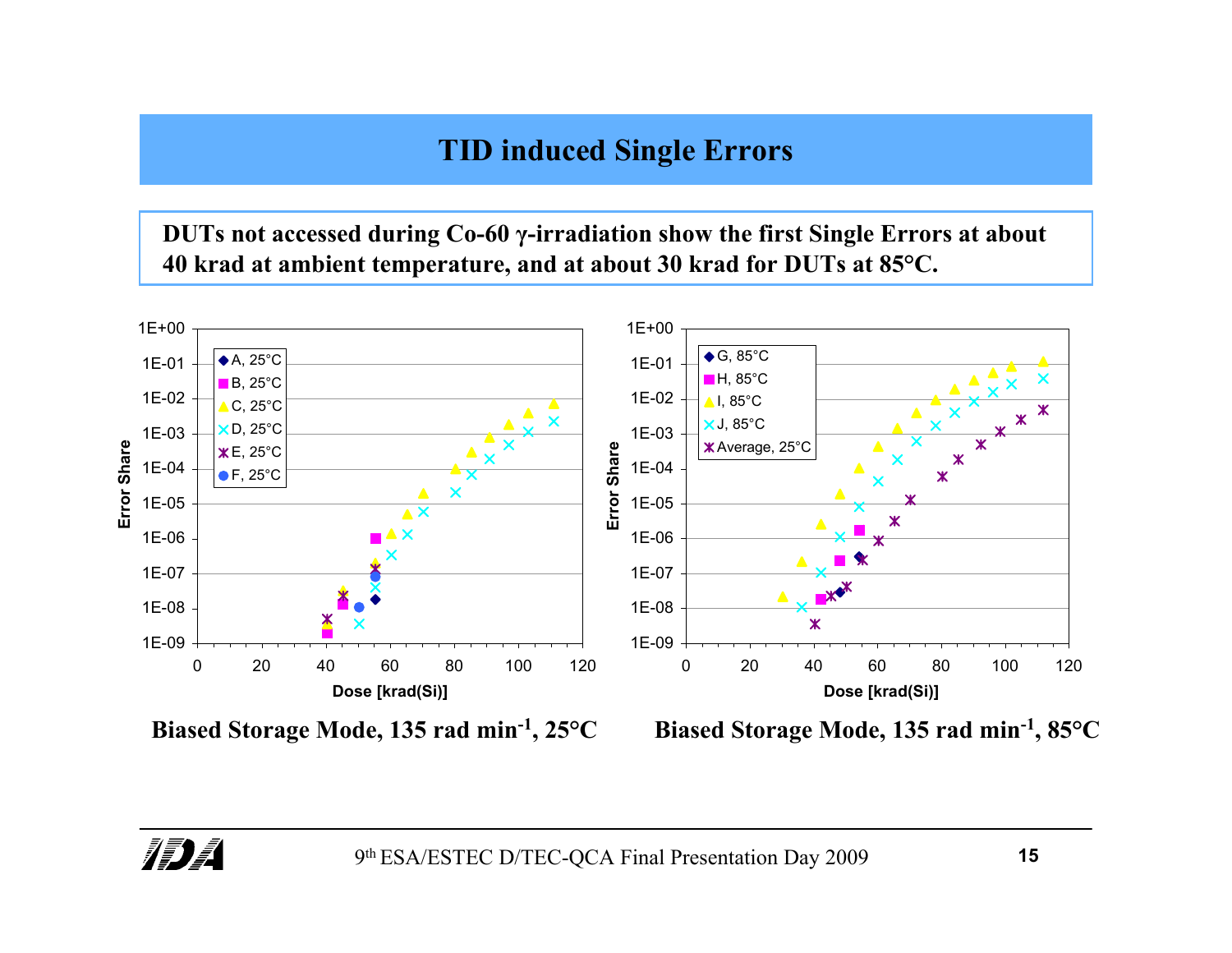# **TID induced Single Errors**

**DUTs refreshed every 5 krad show the first Single Errors between 100 krad and more than 160 krad at ambient temperature.**



**Biased Storage Mode, 5 krad Refresh \***

\*: Open Symbols indicate "no errors up to this dose"

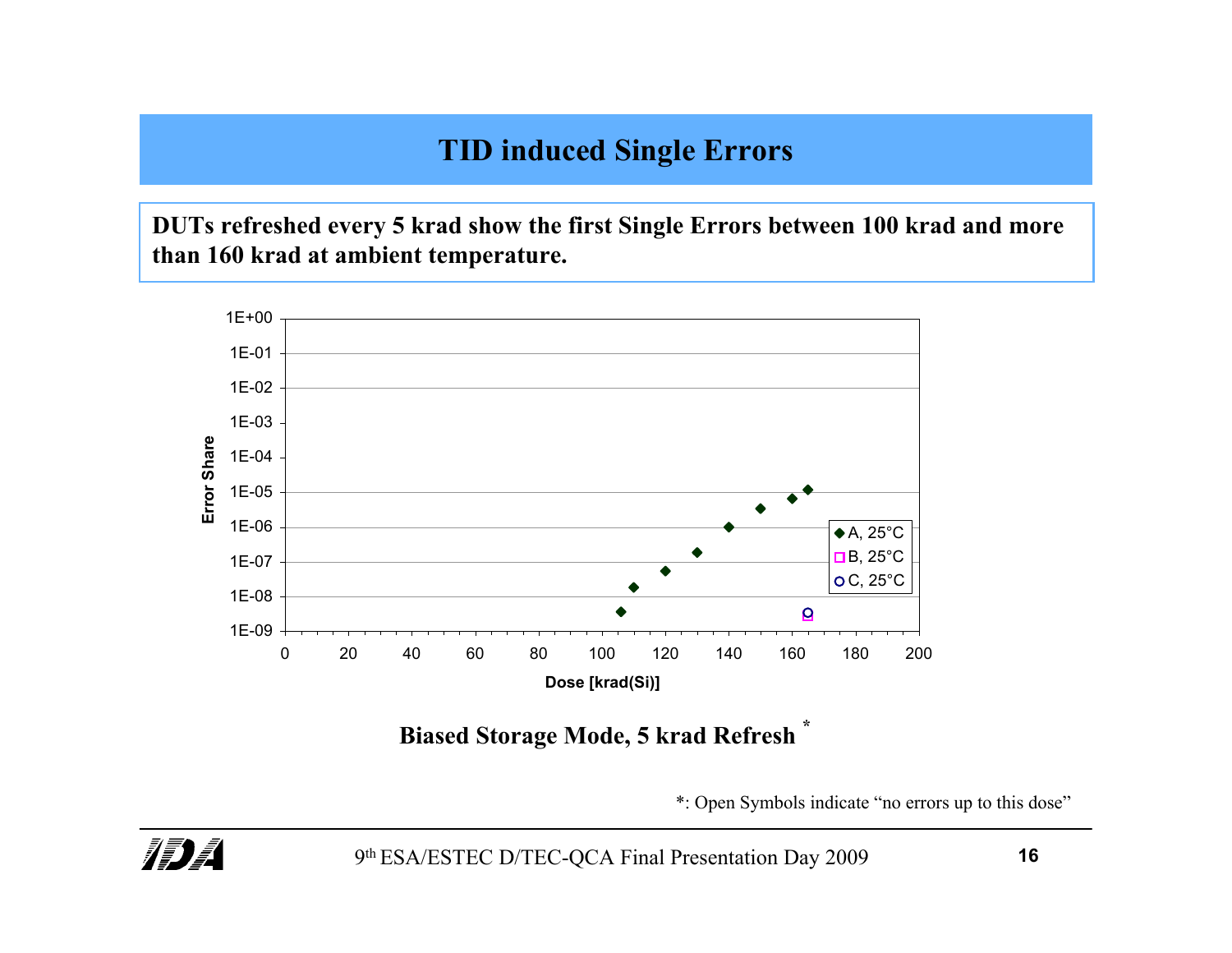#### **TID induced increase of the Standby Current**



**Biased Storage Mode, 135 rad min<sup>-1</sup>, 25<sup>o</sup>C** 

**Storage Mode, 135 rad min-1, 25°C Biased Storage Mode, 135 rad min-1, 85°C**

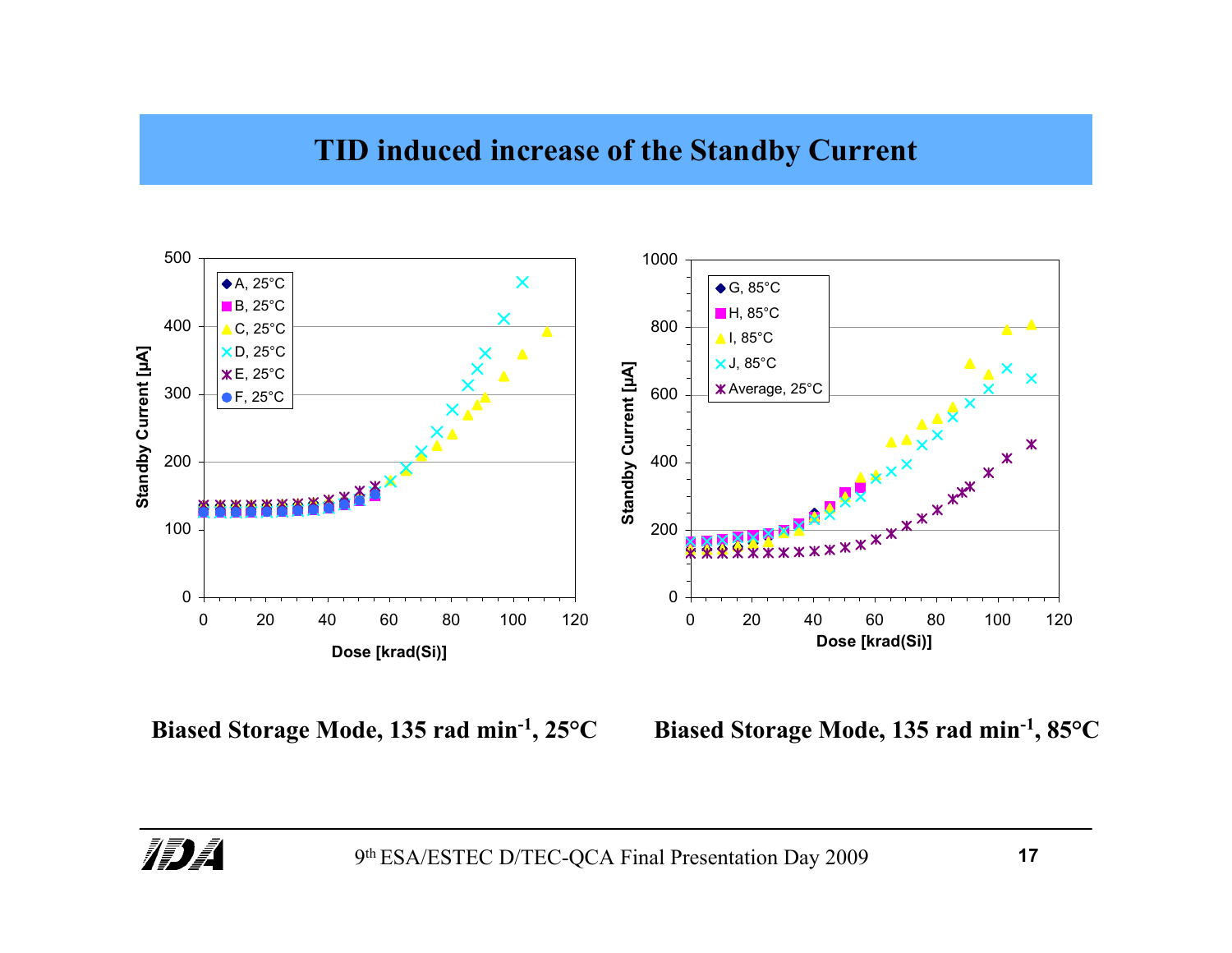# **Issues to be studied further**

#### **Heavy Ions, Protons, TID:**

- **Survey of newcomers on the market (Micron 8 Gbit, …..).**
- **Temperature dependence of SEE and TID test data (cross section, standby current).**

#### **Heavy Ions:**

- **Destructive Failures** 
	- **a) Cross Section curve of 8 Gbit NAND-Flash Test data of more DUTs are needed.**
	- **b) Upgrade of the test bed for automatic recording of read, program and erase current waveforms of selected pages / blocks, and performing of respective tests.**
	- **c) Test of potential countermeasures against Destructive Failures.**
	- **d) Flux dependence of cross sections**
- **Omni directional particle incidence in space, High LET ion tests with tilting around two orthogonal axes.**

#### **TID:**

- **Effect of Erase after 10 krad, 20 krad, 40 krad?**
- **Test at intermediate temperatures, e.g. 40°C, 60°C, 75°C ?**
- **Time consuming tests at lower dose rate, e.g. 1 rad min-1, 0.1 rad min-1.**